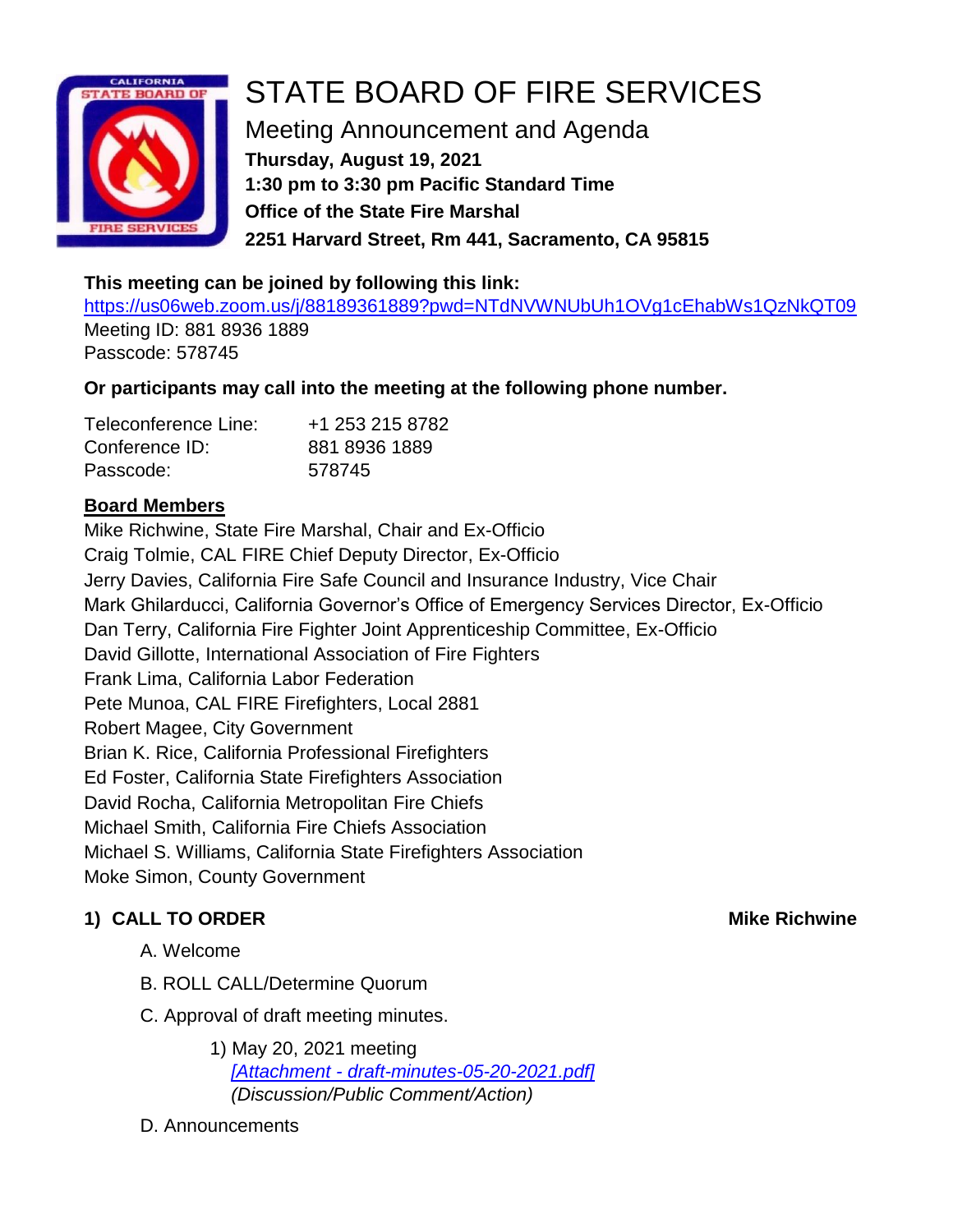#### **2) CONSENT ITEMS**

#### A. **State Fire Training Division Chris Fowler**

Reaccreditation *(Discussion/Public Comment/Action)*

- 1) Cosumnes (CSD) Fire Department (ALA) Reaccreditation *[Attachment - [consumes-csd-fire-department-ala-reaccreditation.pdf\]](https://osfm.fire.ca.gov/media/ceqfz5ne/consumes-csd-fire-department-ala-reaccreditation.pdf)*
	- 2) Contra Costa County Fire Protection District (ALA) Reaccreditation

*[Attachment - [contra-costa-county-fire-protection-district-ala-reaccreditation.pdf\]](https://osfm.fire.ca.gov/media/3u0njvkx/contra-costa-county-fire-protection-district-ala-reaccreditation.pdf)*

#### Program Updates

*(Discussion/Public Comment/Action)*

- 3) Fire Apparatus Driver/Operator Curriculum Update *[Attachment - [fire-apparatus-driver-operator-curriculum-update.pdf\]](https://osfm.fire.ca.gov/media/1lidogz1/fire-apparatus-driver-operator-curriculum-update.pdf)*
	- a) Fire Apparatus Driver/Operator Pump Apparatus *[Attachment - [fire-apparatus-driver-operator-pump-apparatus.pdf\]](https://osfm.fire.ca.gov/media/0kpachq3/fire-apparatus-driver-operator-pump-apparatus.pdf)*
	- b) Fire Apparatus Driver/Operator Aerial Apparatus *[Attachment - [fire-apparatus-driver-operator-aerial-apparatus.pdf\]](https://osfm.fire.ca.gov/media/5zciicyy/fire-apparatus-driver-operator-aerial-apparatus.pdf)*
	- c) Fire Apparatus Driver/Operator Tillered Apparatus *[Attachment - [fire-apparatus-driver-operator-tillered-apparatus.pdf\]](https://osfm.fire.ca.gov/media/00qbgxvn/fire-apparatus-driver-operator-tillered-apparatus.pdf)*
	- d) Fire Apparatus Driver/Operator Wildland Apparatus *[Attachment - [fire-apparatus-driver-operator-wildland-apparatus.pdf\]](https://osfm.fire.ca.gov/media/m04j45fi/fire-apparatus-driver-operator-wildland-apparatus.pdf)*
	- e) Fire Apparatus Driver/Operator Water Tender Apparatus *[Attachment - [fire-apparatus-driver-operator-water-tender](https://osfm.fire.ca.gov/media/ricpgczy/fire-apparatus-driver-operator-water-tender-apparatus.pdf)[apparatus.pdf\]](https://osfm.fire.ca.gov/media/ricpgczy/fire-apparatus-driver-operator-water-tender-apparatus.pdf)*
- 4) Rescue Systems Designation Change *[Attachment - [rescue-systems-designation-change.pdf\]](https://osfm.fire.ca.gov/media/fqkl5vnm/rescue-systems-designation-change.pdf)*
- 5) Instructor Update Course Temporary Reinstatement *[Attachment - [instructor-update-course-temporary-reinstatement.pdf\]](https://osfm.fire.ca.gov/media/i31e0ykq/instructor-update-course-temporary-reinstatement.pdf)*

#### **3) PROGRAM AND ADVISORY COMMITTEE REPORTS**

#### A. **State Fire Training Division Chris Fowler**

- 1) Merritt College (ARTP) Accreditation *[Attachment - [merritt-college-artp-accreditation.pdf\]](https://osfm.fire.ca.gov/media/bqbmuizp/merritt-college-artp-accreditation.pdf) (Discussion/Public Comment/Action)*
- 2) Southwestern College (ARTP) Accreditation *[Attachment - [southwestern-college-artp-accreditation.pdf\]](https://osfm.fire.ca.gov/media/vldj4x4l/southwestern-college-artp-accreditation.pdf) (Discussion/Public Comment/Action)*
- 3) Certification Exam Simulation *[Attachment - [certification-exam-simulation.pdf\]](https://osfm.fire.ca.gov/media/nhyjv1r1/certification-exam-simulation.pdf) (Discussion/Public Comment/Action)*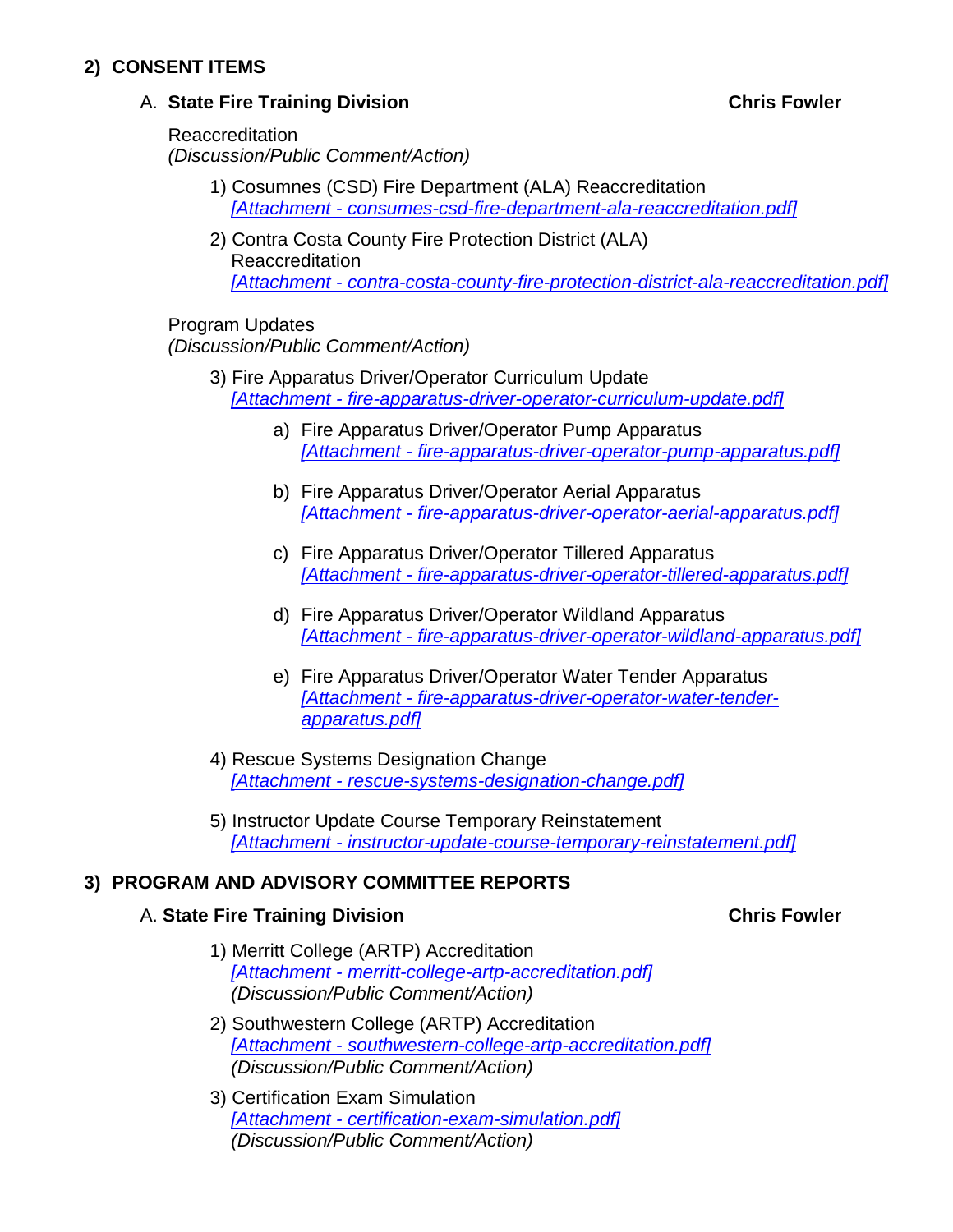- 4) RIO Course Name Change Registered Instructor **Orientation** *[Attachment - [rio-course-name-change-registered-instructor-orientation.pdf\]](https://osfm.fire.ca.gov/media/5p4bla41/rio-course-name-change-registered-instructor-orientation.pdf)* (Informational Only)
- 5) Program Updates

## B. **Code Development and Analysis Division Greg Andersen**

1) California Fire Code Handbook *[Attachment - [Fire-Prevention-Press-Release-7.14.21\\_FINAL-v5.pdf\]](https://cdn-web.iccsafe.org/wp-content/uploads/Fire-Prevention-Press-Release-7.14.21_FINAL-v5.pdf)* (Informational Only)

## C. **Fire Engineering and Investigations Division Vickie Sakamoto**

1) Fireworks and Automatic Extinguishing Systems Fee Increase Proposed Rulemaking *[Attachment - [Final SBFS Staff Report\\_FWX\\_Fee Increase\\_2021.pdf\]](https://www.fire.ca.gov/media/3ruozfyf/final-sbfs-staff-report_fwx_fee-increase_2021.pdf) [Attachment - [Final SBFS Staff Report\\_AES\\_Fee Increase\\_2021.pdf\]](https://www.fire.ca.gov/media/lkof4wwl/final-sbfs-staff-report_aes_fee-increase_2021.pdf)* (Informational Only)

# D. **Pipeline Safety Division Jim Hosler**

1) SB 1044 AFFF Fire Foam Regulations *[Attachment - [21-002-sb-1044-afff-fire-foam-regulation-information.pdf\]](https://osfm.fire.ca.gov/media/urhnxkuf/21-002-sb-1044-afff-fire-foam-regulation-information.pdf)* (Informational Only)

# **4) OLD BUSINESS Mike Richwine**

A. SBFS/CHP Cooperation

# **5) NEW BUSINESS Mike Richwine**

A. Senate Bill 817, State Board of Fire Services Legislation Brian K. Rice (Informational Only) (Informational Only)

### **6) MEMBERS ORGANIZATION UPDATES**

### **7) PUBLIC COMMENT**

# **8) UPCOMING MEETING DATES**

A. November 18th.

# **9) MEETING ADJOURNMENT**

This notice and copies of the written materials have been posted on the Office of the State Fire Marshal web site at <https://osfm.fire.ca.gov/boards-committees/state-board-of-fire-services/>

For information concerning the Board meeting, please contact Kevin Chan at (916) 568-3800 or kevin.chan@fire.ca.gov.

NOTE: Items designated for information are appropriate for Board action if the Board chooses to take action. The agenda order is tentative and subject to change. Agenda items may be